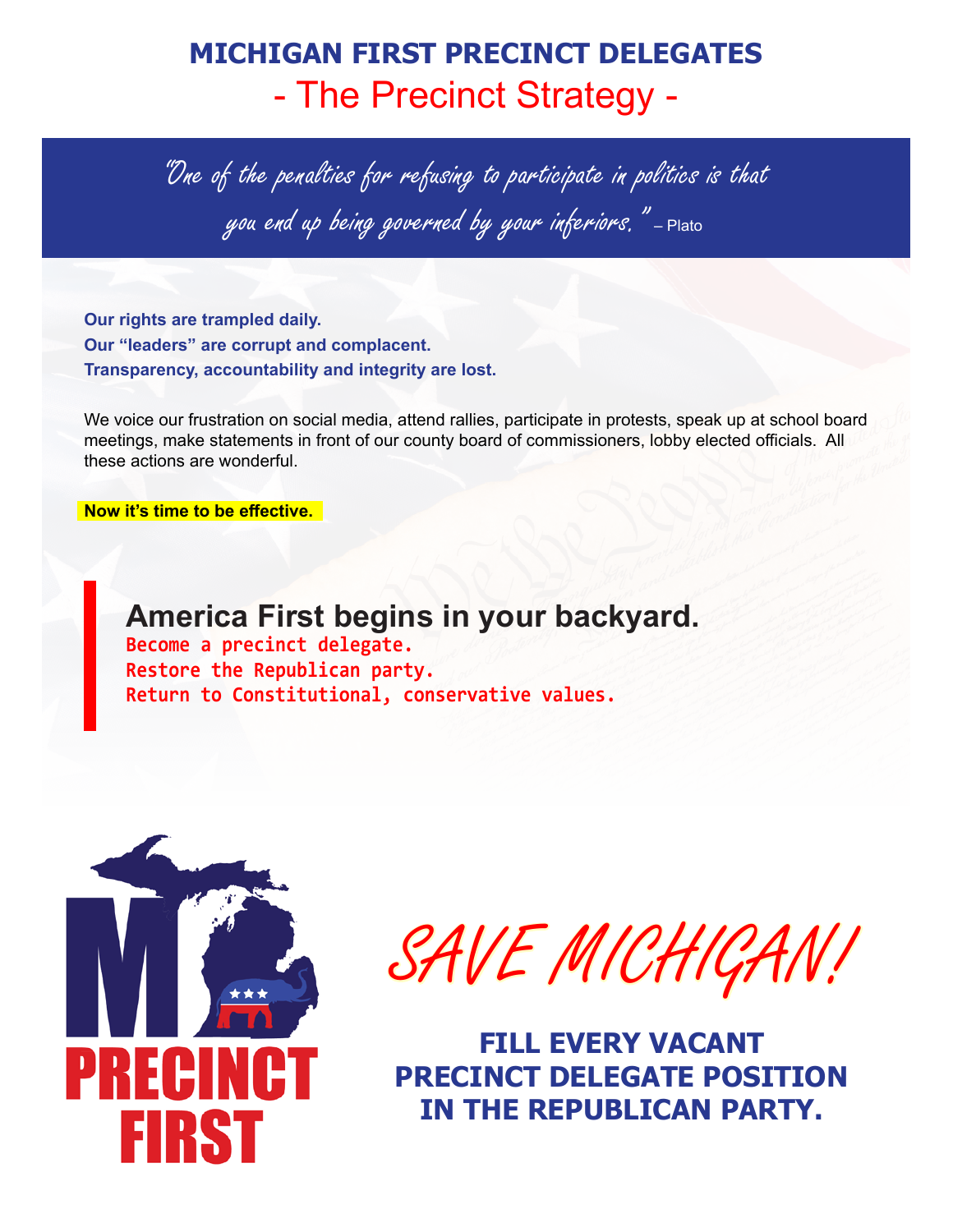# - The Most Powerful Elected Office -

#### **THE MOST POWERFUL ELECTED OFFICE IS PRECINCT DELEGATE.**

Precinct delegates are the backbone of each major political party: in fact, the parties would cease to exist without them. In Michigan, they have the power to:

- **• Elect party leadership**
- **• Nominate major state office candidates**
- **• Increase voter turnout**

## **ELECT PARTY LEADERSHIP**

Every 2 years, precinct delegates have an opportunity to elect new leaders for the county, district and state party committees.



#### **RESTORE THE MICHIGAN REPUBLICAN PARTY**

FILL EVERY VACANT PRECINCT WITH CONSTITUTIONAL CONSERVATIVES



The current Michigan Republican Party, portrayed in the diagram to the left, consists of a mixture of America First, constitutional conservatives and RINOs (Republicans in Name Only).

#### **The party is at war with itself. It is no match for the Democrat, socialist agenda when it's operating at half strength.**

#### Over 70% of positions are waiting to be filled!

**SAVE MICHIGAN** by filling every vacant precinct delegate position with a courageous, constitutional conservative. **This is the only recipe for success.**

**REPLACE RINOS** with those who will represent We the People and fight for America First policies.

We can restore the Michigan Republican Party to full strength and start winning once again!